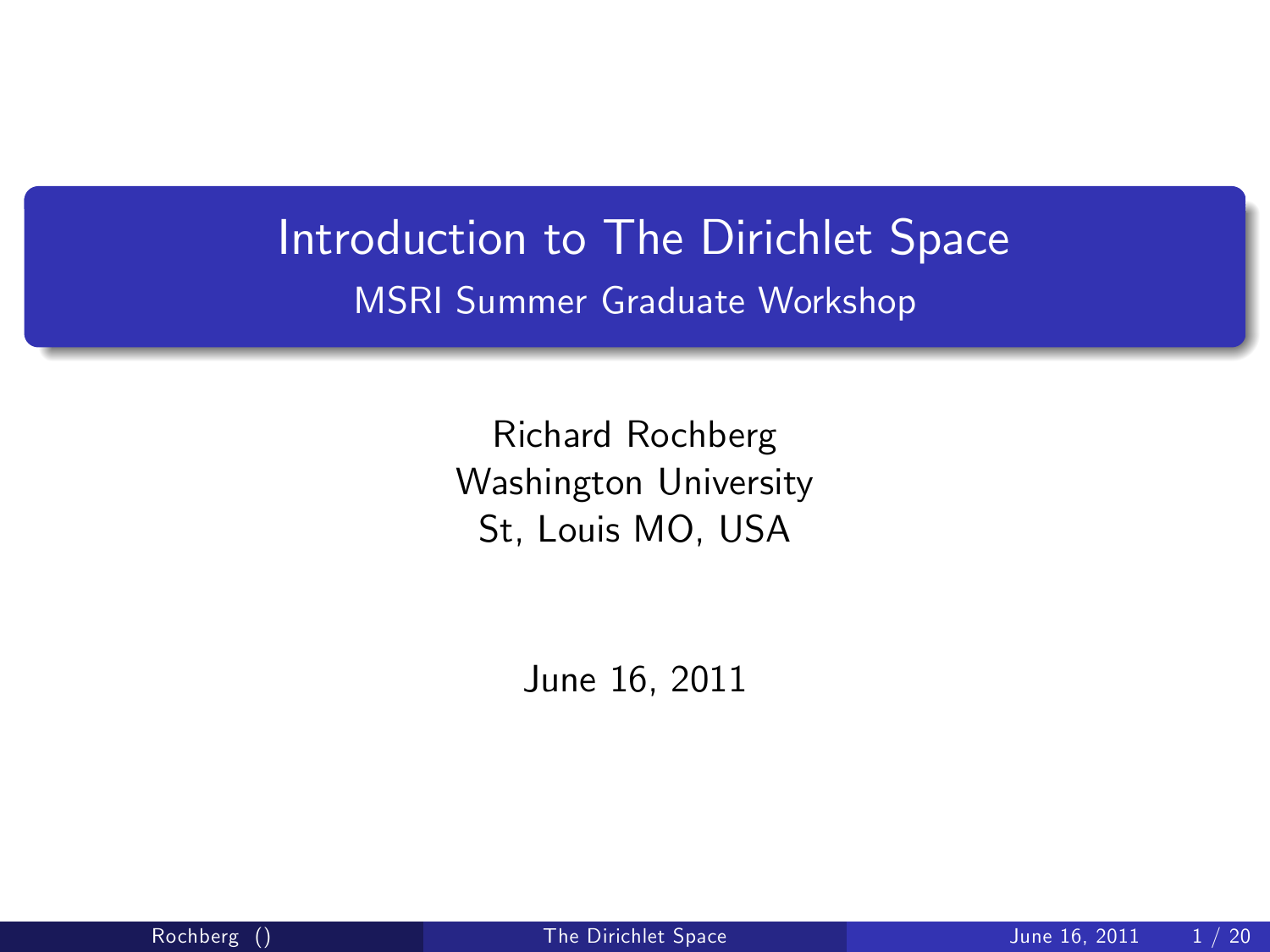# Interpolation and the Pick Property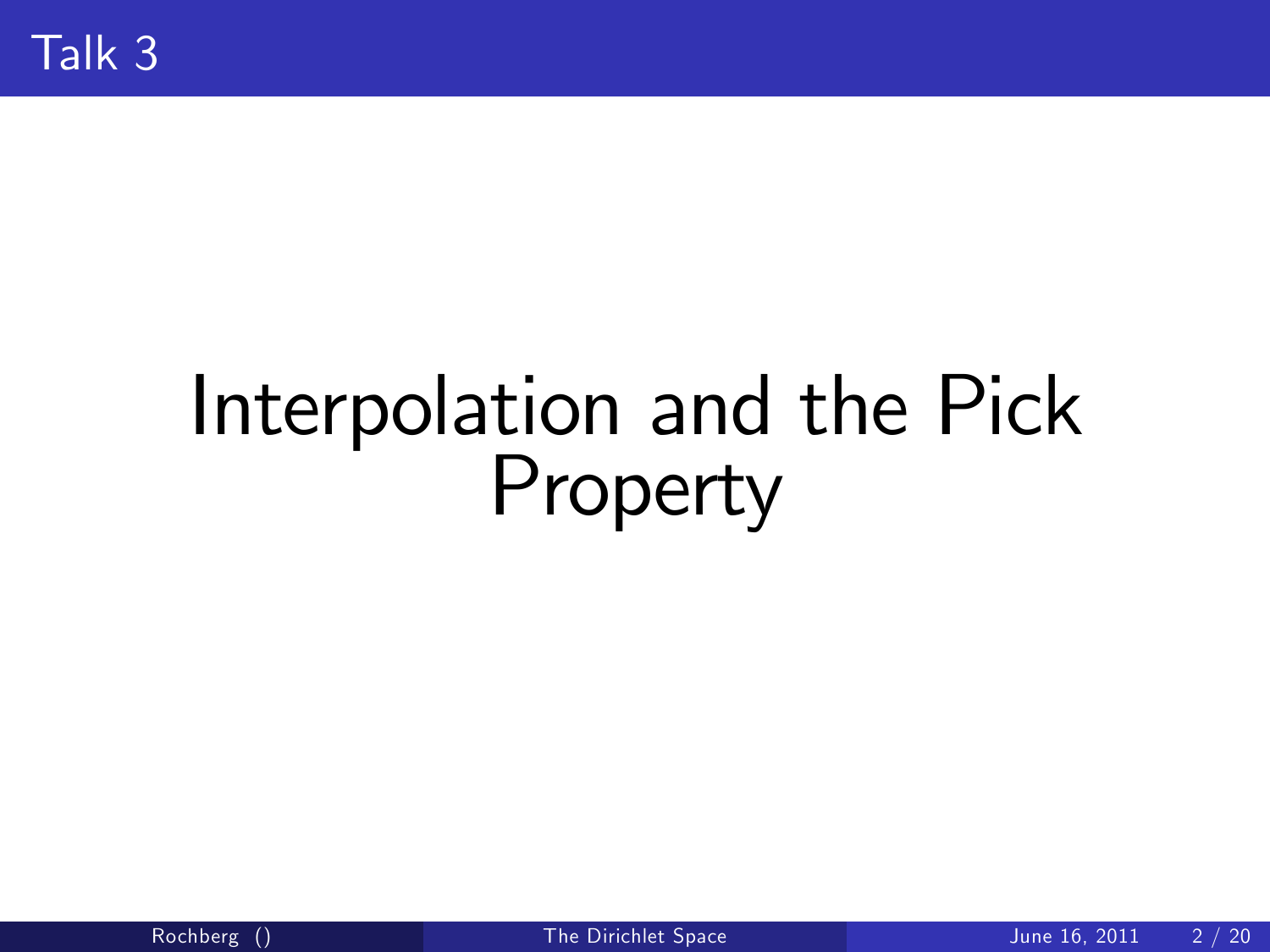In this lecture I will:

- **1** Introduce three questions about interpolation of values; that is, questions of whether there is a function in a particular function space which takes specified target values at particular points. The questions were originally raised and answered for the Hardy space  $H^2$  and its multiplier algebra  $H^{\infty}$ . Here I will formulate the problems for  ${\cal D}$  and  $M(D)$ .
- **2** I will collect the easy necessary conditions for the problem to have solutions. They are the same for the Hardy and Dirichlet space.
- **3** I will tell what is known about the solutions.
- **4** There are striking similarities between the Hardy space and Dirichlet space results. It is now understood that there is a deep unification of the two through the Pick property. I will introduce that and discuss it briefly.
- <sup>5</sup> I will say a few words about invariant subspaces, multipliers and the Pick property.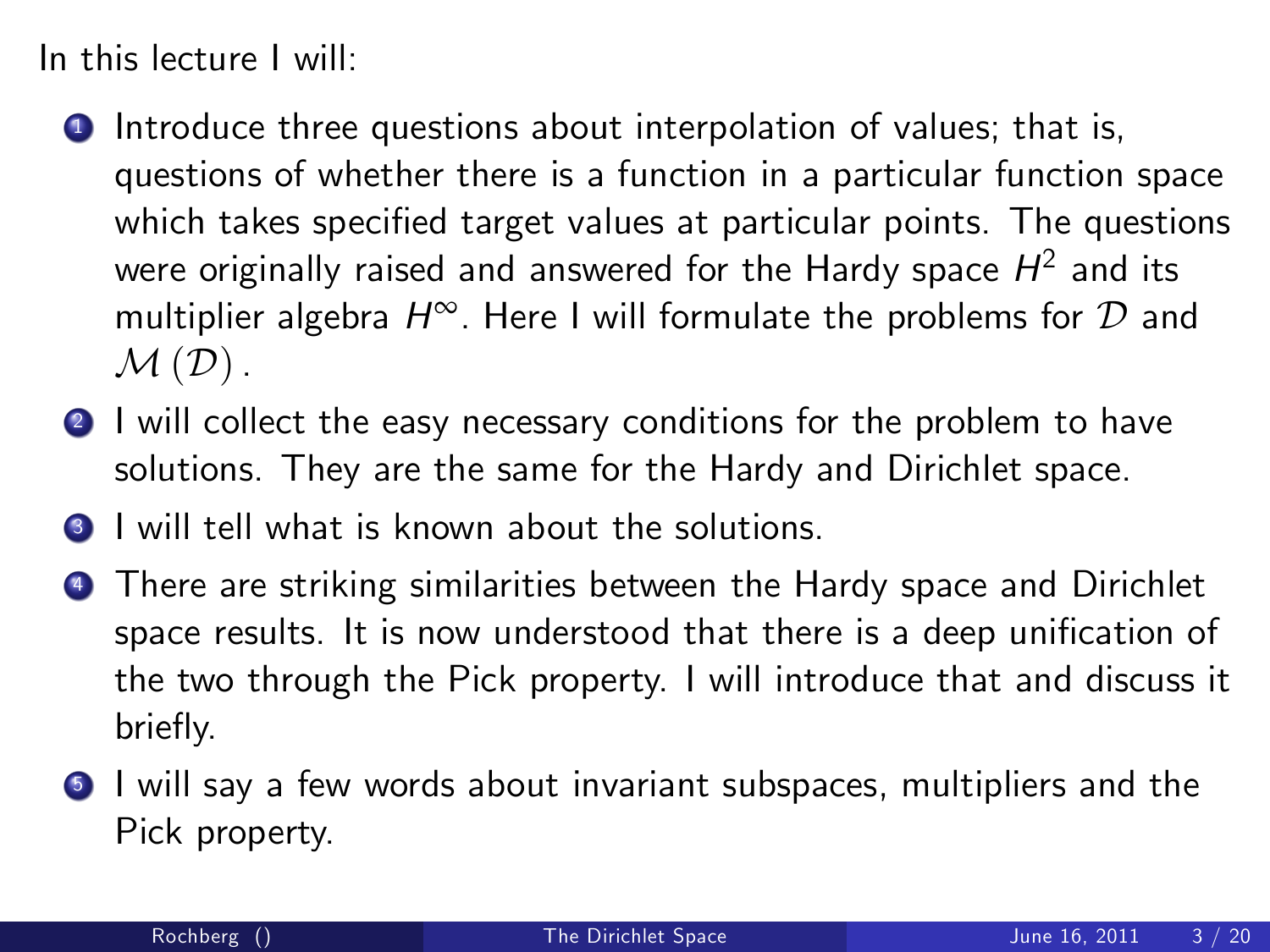In 1916 Georg Pick published a solution to the following problem in classical function theory: what are the necessary and sufficient conditions on sets  $\{z_i\}_{i=1}^n$  $\sum_{i=1}^{n}$  ,  $\{w_i\}_{i=1}^{n} \subset \mathbb{D}$  for there to be  $f \in \text{Hol}(\mathbb{D})$  with  $\sup\{|f(\zeta)|\}\leq 1$  which performs the interpolation  $f(z_i)=w_i;$   $i=1,...n?$ 

In line with the earlier comment about the value of viewing  $H^\infty$  as a multiplier algebra, this suggests the following question for  $\mathcal{M}=\mathcal{M}\left(\mathcal{D}\right)$ :

Pick Interpolation Question: Given  $\{z_i\}_{i=1}^n$  $\binom{n}{i=1}$  ,  $\{w_i\}_{i=1}^n \subset \mathbb{D}$ , is there  $m \in \mathcal{M}$  with  $\|m\| \leq 1$  and which performs the interpolation  $m(z_i) = w_i;$  $i = 1, ..., n$ .

There are two related questions about interpolation of values that we also want to consider.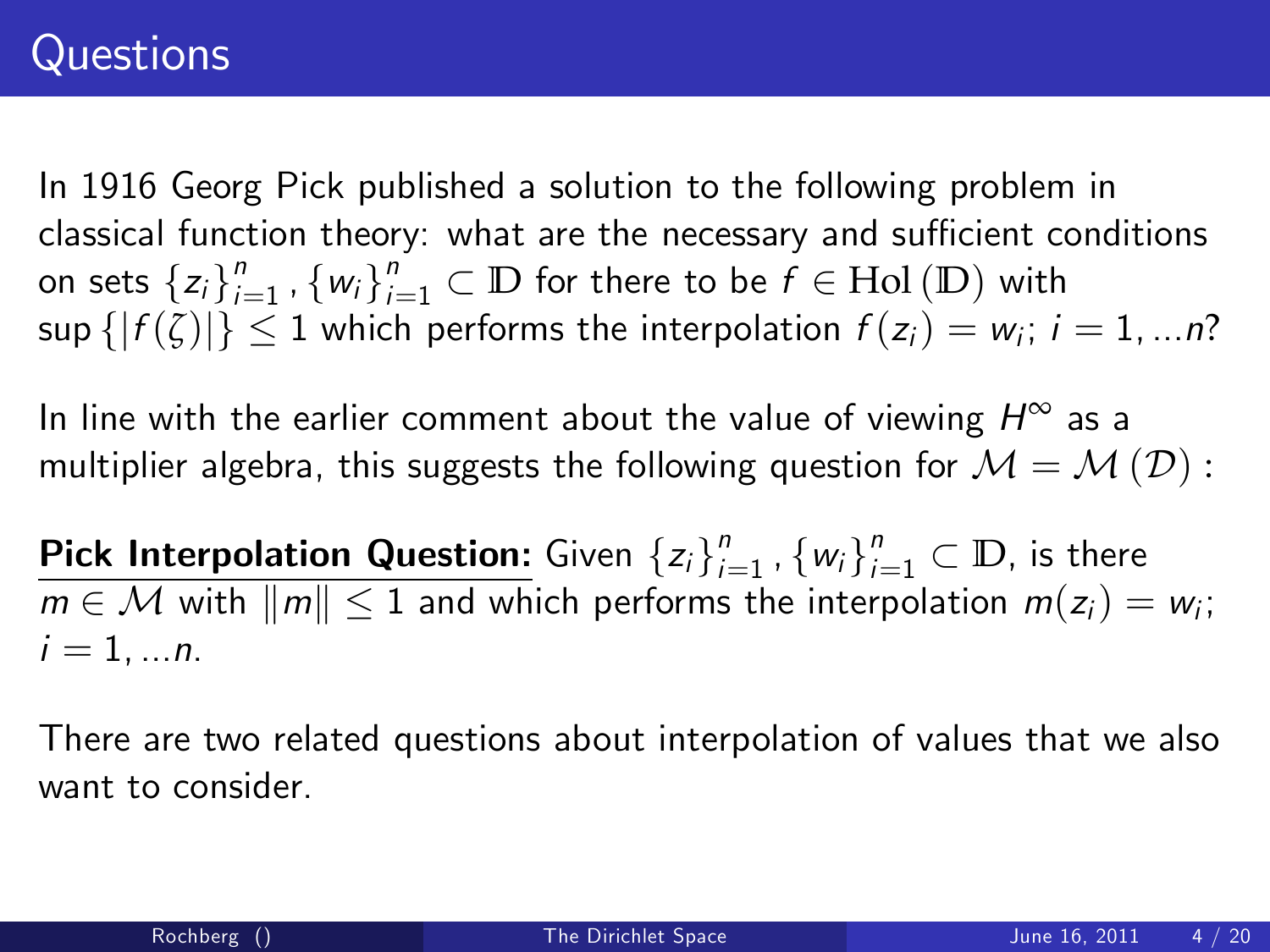- Hilbert Space Interpolation Question: Characterize the Hilbert space interpolation sequences, HSIS. That is, for which  $Z = \{z_i\}_1^\infty \subset \mathbb{D}$  is it true that the scaled restriction map S, from  $\mathcal D$ to sequences defined on Z, given by  $Sf = \left\{ \left\Vert k_{z_{i}}\right\Vert ^{-1}f\left( z_{i}\right) \right\}$  , maps  $\mathcal{D}% _{z_{i}}$ into and onto  $\ell^2\left(Z\right)$ ?
- Note that  $|f(z_j)| = |\langle f, k_{z_j} \rangle| \leq ||f|| \, ||k_{z_i}||$  and thus  $S$  automatically maps into  $\ell^{\infty}(Z)$  .
- Multiplier Interpolation Question: Characterize the multiplier interpolation sequences, MIS. That is, for which  $Z = \{z_i\}_1^{\infty} \subset \mathbb{D}$  is it true that the restriction map  $R$ , from  $D$  to sequences defined on  $Z$ , given by  $Rf = \{f(z_i)\}\,$ , maps  $\mathcal{M}(\mathcal{D})$  into and onto  $\ell^{\infty}(Z)?$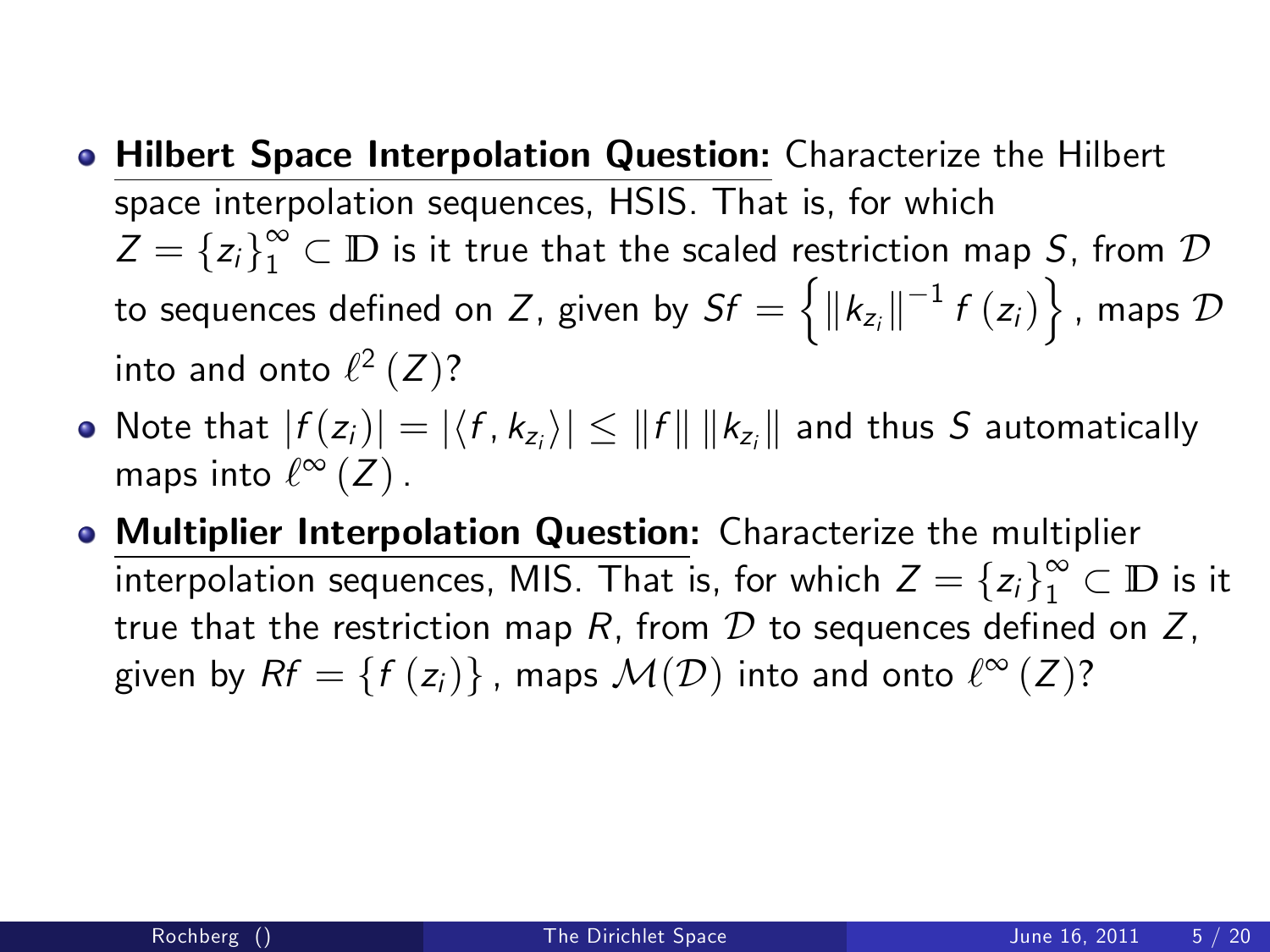#### Necessary Conditions

- Necessary Condition for Pick Interpolation:: In order for the Pick interpolation problem to have a positive solution it is necessary that the matrix  $Mx(\mathcal{T}) = \left[(1 - w_j\bar{w}_i) k_j(z_i)\right]_{i,j=1}^n$  be positive semidefinite.
- **Proof:** Set  $K = \bigvee \{k_{z_i}\}_{i=1}^n$  $\int_{i=1}^{n}$  . If there is an  $m$  which does the interpolation then, as we noted earlier, for each  $i$ ,  $M_m^* k_i = m(z_i) k_i$ and  $M_m^*$  maps  $K$  to itself. Let  $\mathcal T$  be the operator  $M_m^*$  restricted to  $K.$ We have  $\left\Vert \mathcal{T}\right\Vert \leq\left\Vert M_{m}^{*}\right\Vert =\left\Vert M_{m}\right\Vert =\left\Vert m\right\Vert _{\mathcal{M}}\leq1.$  Hence for any scalars  $\{a_i\}$  we must have

$$
\left\|\sum a_j\bar w_jk_j\right\|^2=\left\|\mathcal{T}\left(\sum a_jk_j\right)\right\|^2\leq \left\|\sum a_jk_j\right\|^2.
$$

When we compute both norms explicitly, recall that  $\langle k_j, k_i \rangle = k_j \left( z_i \right)$ , and rearrange terms we find that

$$
\sum (1 - w_j \bar{w}_i) k_j(z_i) a_j \bar{a}_i \geq 0.
$$

The scalars  $\{a_i\}$  were arbitrary and thus this is the condition that  $Mx(T)$  is positive semidefinite.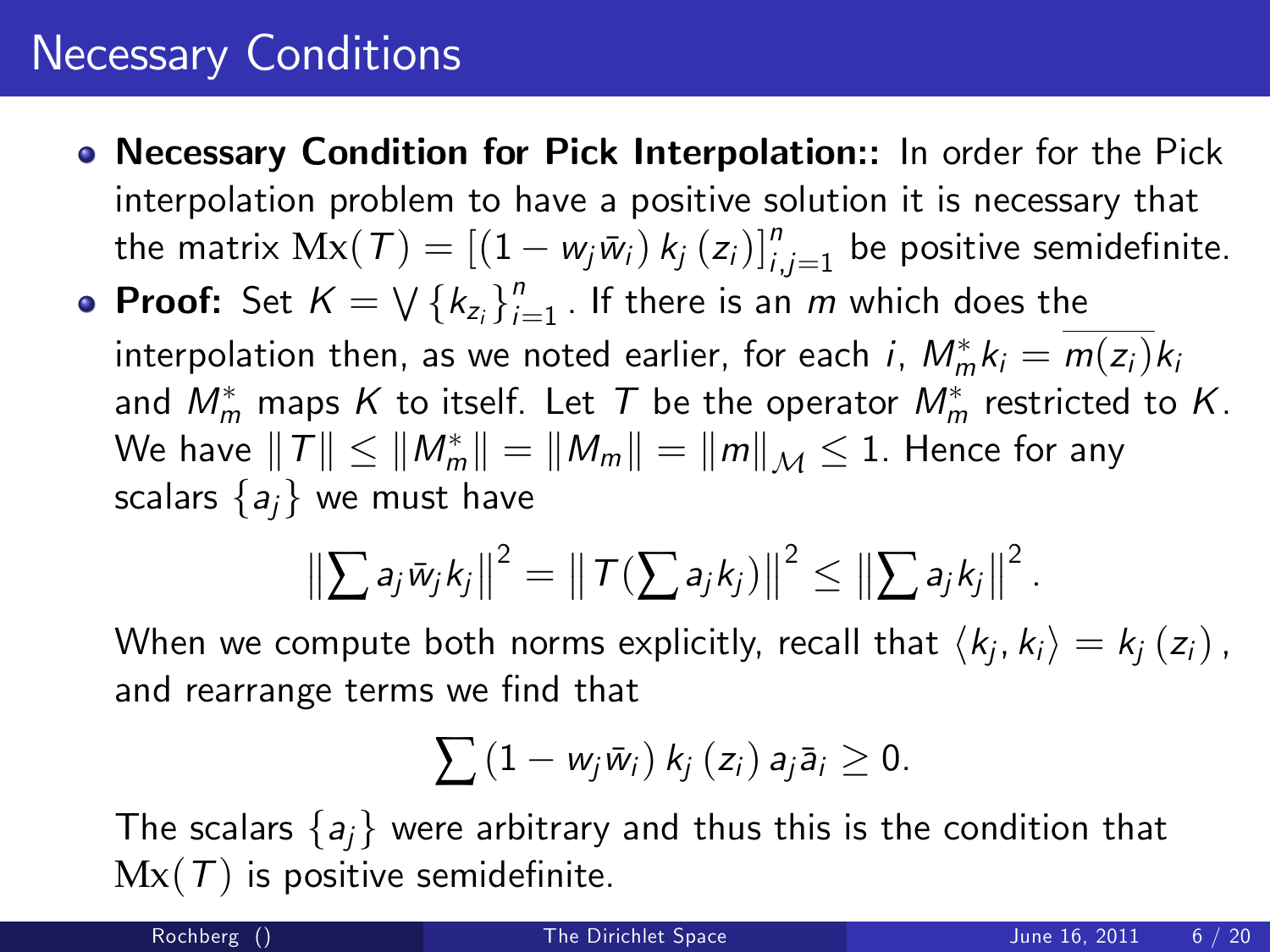• Necessary Condition for HSIS: In order for  $Z$  to be a HSIS it is necessary that the points of the sequence be uniformly separated:  $\exists \varepsilon > 0$  so that  $\forall i, j, i \neq j$ ,

<span id="page-6-1"></span>
$$
\delta(z_i, z_j) > \varepsilon. \tag{SEP}
$$

Also the associated measure,  $\mu_Z = \sum_{i=1}^{\infty} \left \| k_{z_i} \right \|^{-2} \delta_{z_i}$ , must be a Carleson measure:

<span id="page-6-0"></span>
$$
\mu_Z \in CM(\mathcal{D}). \tag{CM}
$$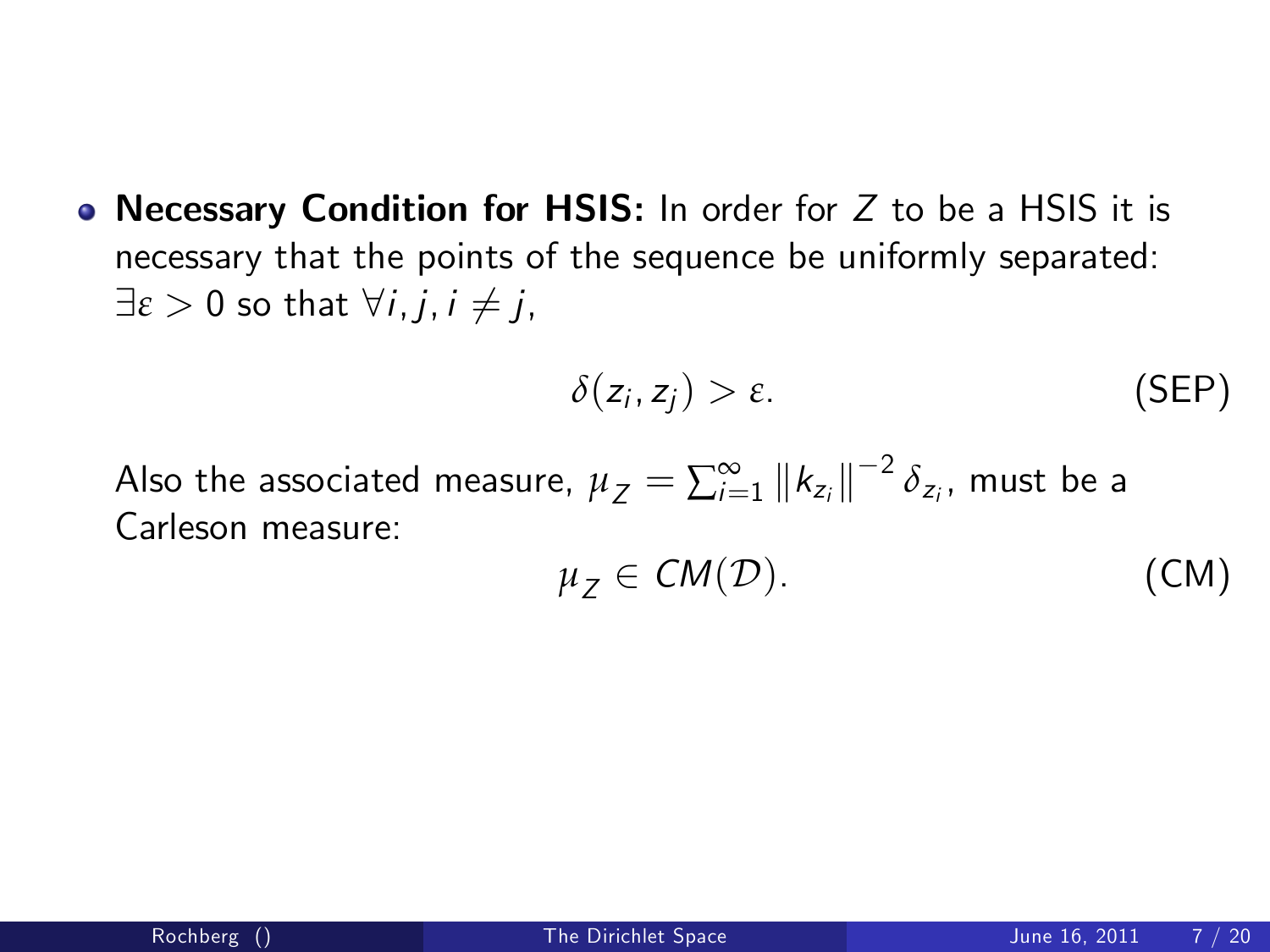**Proof:** If S maps into  $\ell^2$  it must be bounded. Hence there is a  $C>0$  so that for all  $i,j \;\exists\; f_{i,j} \in \mathcal{D}$  with  $(Sf_{i,j})_{j}=0$ ,  $(Sf_{i,j})_{j}=1$  and  $||f_{i,j}|| \leq C$ . Using the definition of S and the estimate from Proposition 1 we find

$$
1 = (Sf_{i,j})_j = ||k_{z_j}||^{-1} f_{i,j}(z_j) \\
\leq ||k_{z_j}||^{-1} ||f_{i,j}|| ||k_{z_j}|| \delta(z_i, z_j) \\
\leq C\delta(z_i, z_j)
$$

which insures separation.

 $\bullet$  The fact that S is bounded means that for any f

$$
\sum_{i=1}^{\infty} \|k_{z_i}\|^{-2} |f(z_i)|^2 \leq C \|f\|^2.
$$

The left side is  $\int |f|^2 d\mu_Z$  and hence this is the condition [\(CM\)](#page-6-0).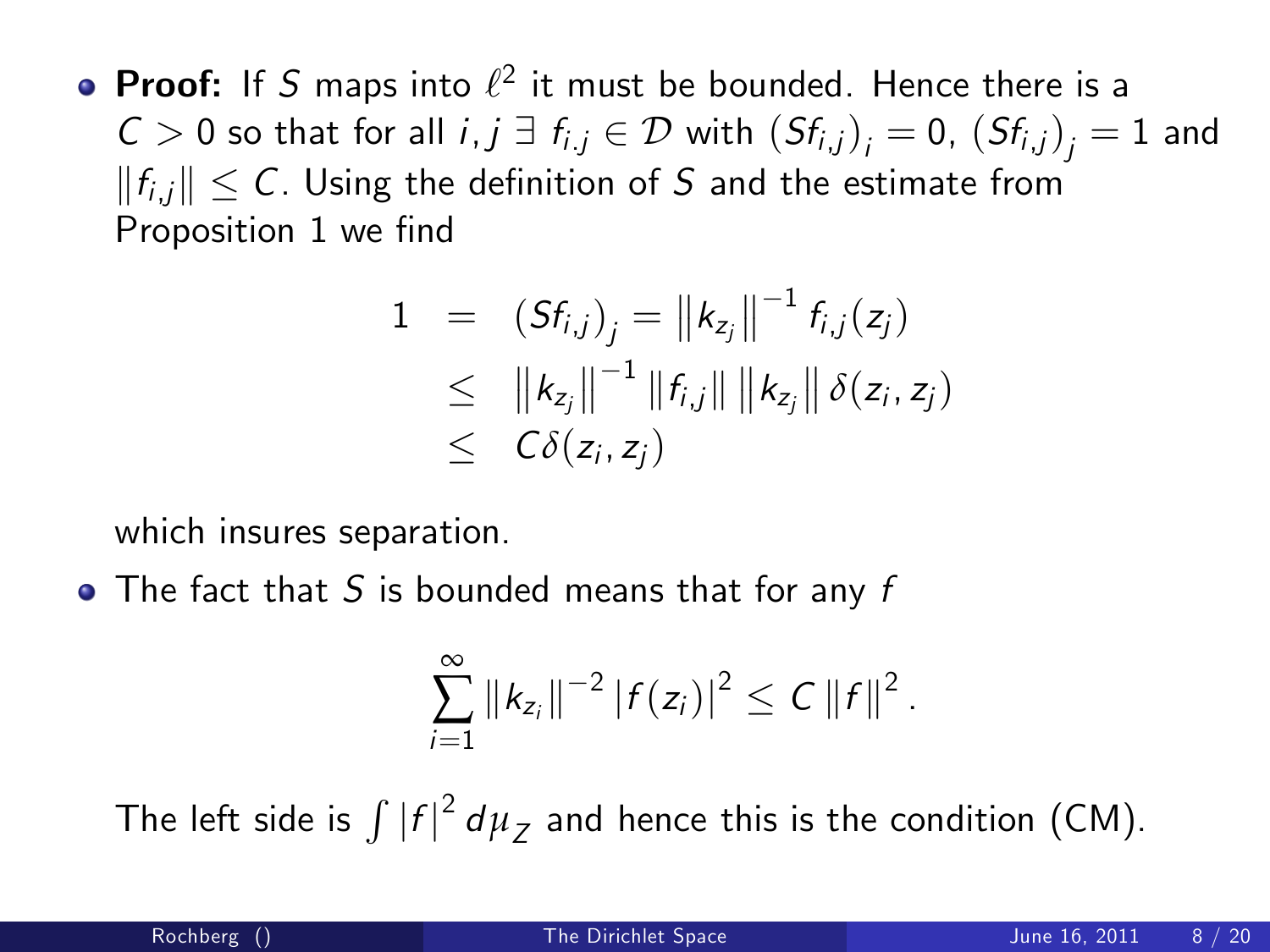- Necessary Condition for MIS: In order for  $Z$  to be a MIS it is necessary that it satisfy [\(SEP\)](#page-6-1) and [\(CM\)](#page-6-0).
- **Proof:** If R maps onto  $\ell^{\infty}$  then one can find  $g_{i,j} \in \mathcal{M}$  so that  $g_{i,j}(z_i) = 0$ ,  $g_{i,j}(z_j) = 1$  and  $||g_{i,j}||_{\mathcal{M}} \leq C$ . On the other hand, from the estimate in the second part of Proposition 1 we conclude that  $||g_{i,j}||_{\mathcal{M}}^{-1} \leq \delta(z_i, z_j)$ . Combining these two estimates gives [\(SEP\)](#page-6-1).
- The analysis for [\(CM\)](#page-6-0) is more subtle. One can give a functional analysis argument showing that such a Z must also be an HSIS and then use the previous proposition. We will not discuss that further.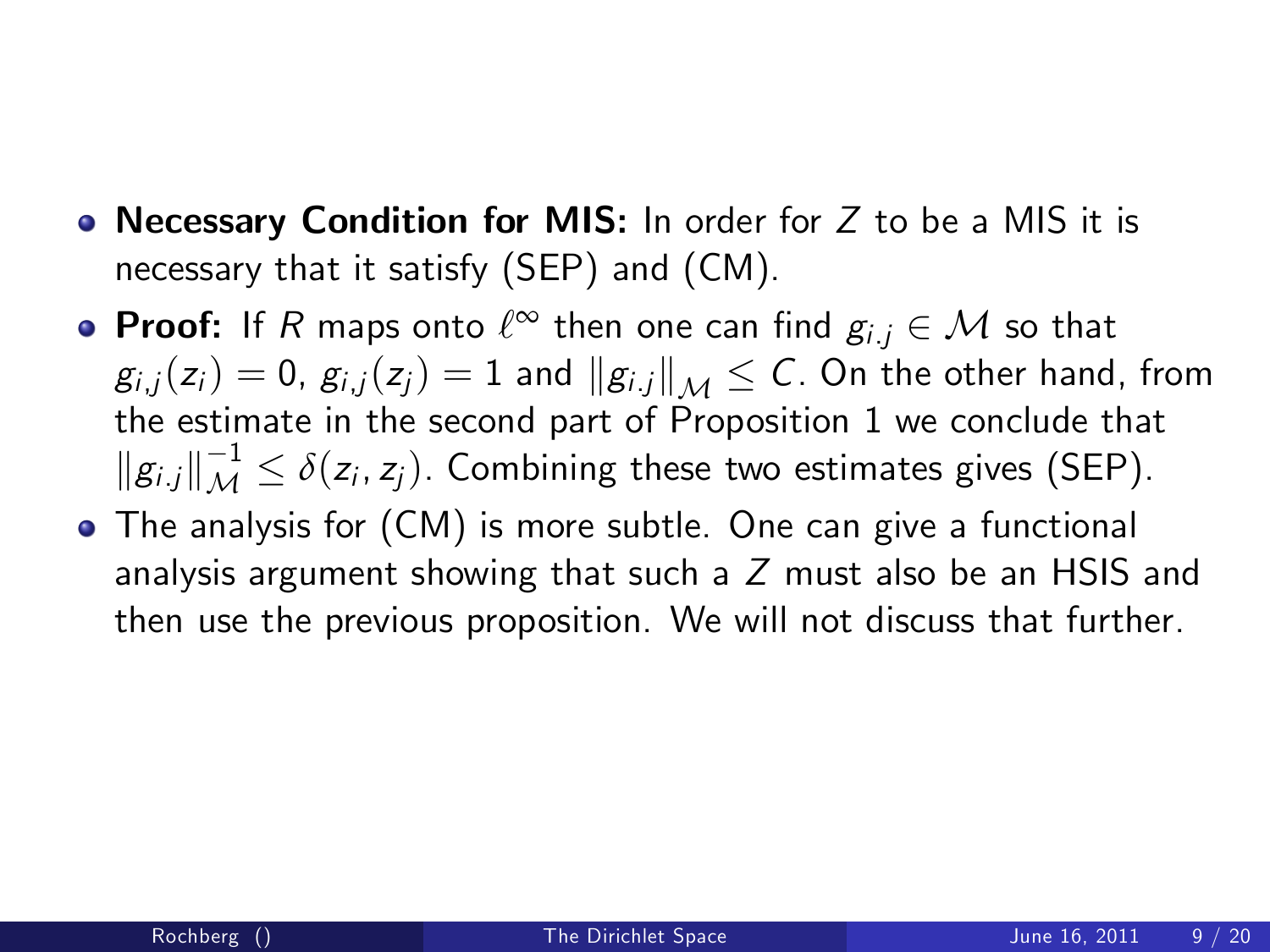An aside: There is another question that is historically and technically intertwined with the questions just discussed; it is the Corona Question for the multiplier algebra. Suppose you are given  $\{f_i\}_1^n$  $\frac{\pi}{1}$  in the multiplier algebra. Are there  $\{g_i\}$  in the algebra so that  $\sum f_i g_i = 1$ . Because multipliers must be bounded we have a necessary condition

$$
\inf \sum |f_i| \geq \delta > 0.
$$

Carleson's '58 work on the MIS sufficed to show that for  $H^{\infty}$ , the multiplier algebra of  $H^2$ , in a critical special case, this necessary condition is also sufficient. In '62 he proved that the condition is always sufficient (the "Corona Theorem"). The lines of inquiry triggered by those results are still very active and include many of the ideas discussed here.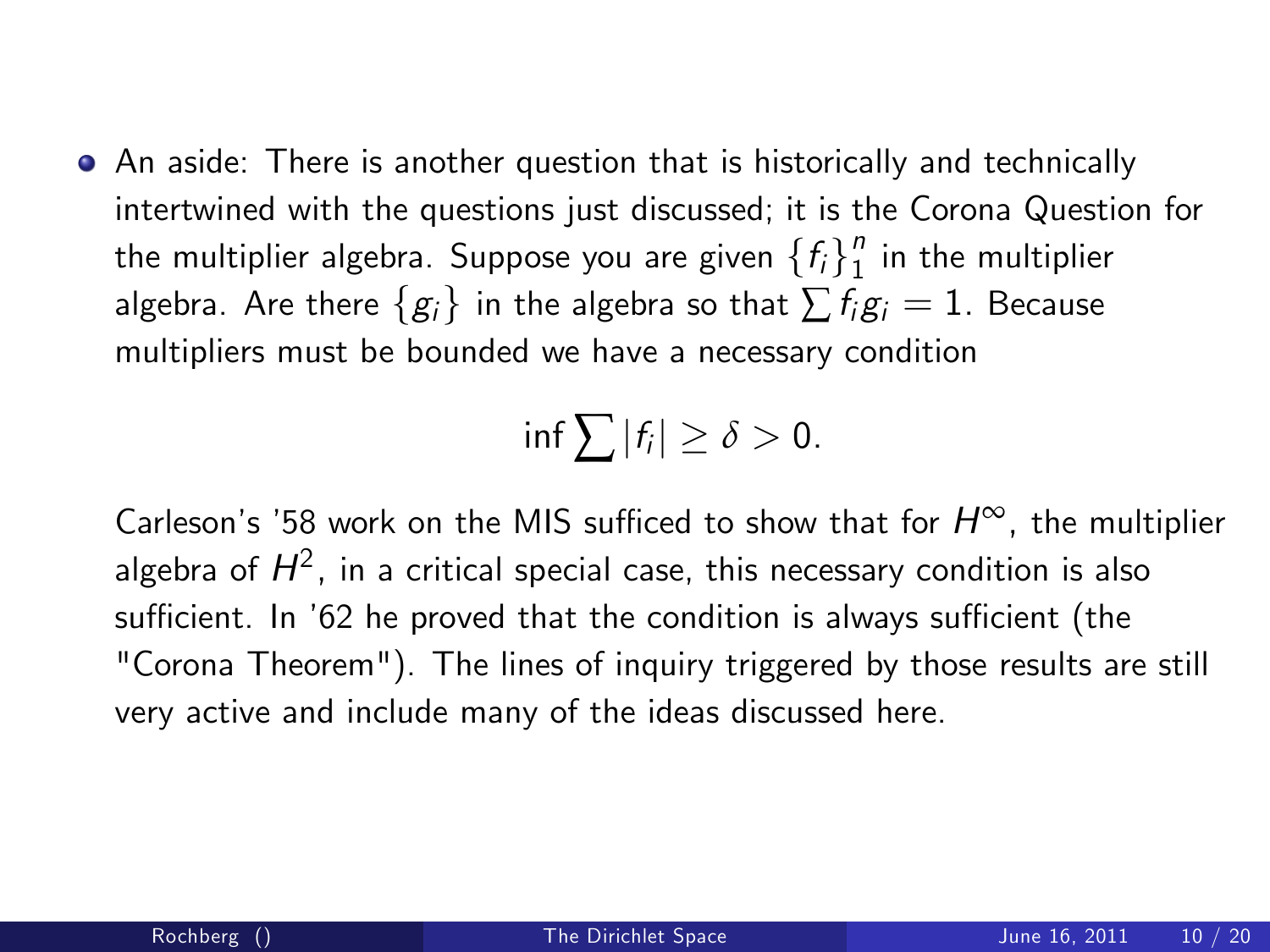### What is known

- The Hardy space: The questions also make sense, *mutatis mutandis*, for the Hardy space,  $H^2$ , and its multiplier algebra,  $H^\infty$ . In fact that is where these questions were first considered. In each case the answer is that the necessary condition we gave is, in fact, also sufficient $$ either to insure that there is an interpolating function of to insure that  $Z$  in an interpolation sequence. For Pick interpolation this was established by Pick in 1916 , The characterization of the MIS was done by Carleson in í58 , the HSIS were characterized by Shapiro and Shields in  $'61$ .
- The Dirichlet space: It is the same story: the answer in each case is that the necessary condition we gave is, in fact, also sufficient. The Pick type theorem was established by Agler in '88; the MIS and HSIS were characterized in '94 by Bishop and, independently, in '94 by Marshall and Sundberg . Unfortunately their papers were not published.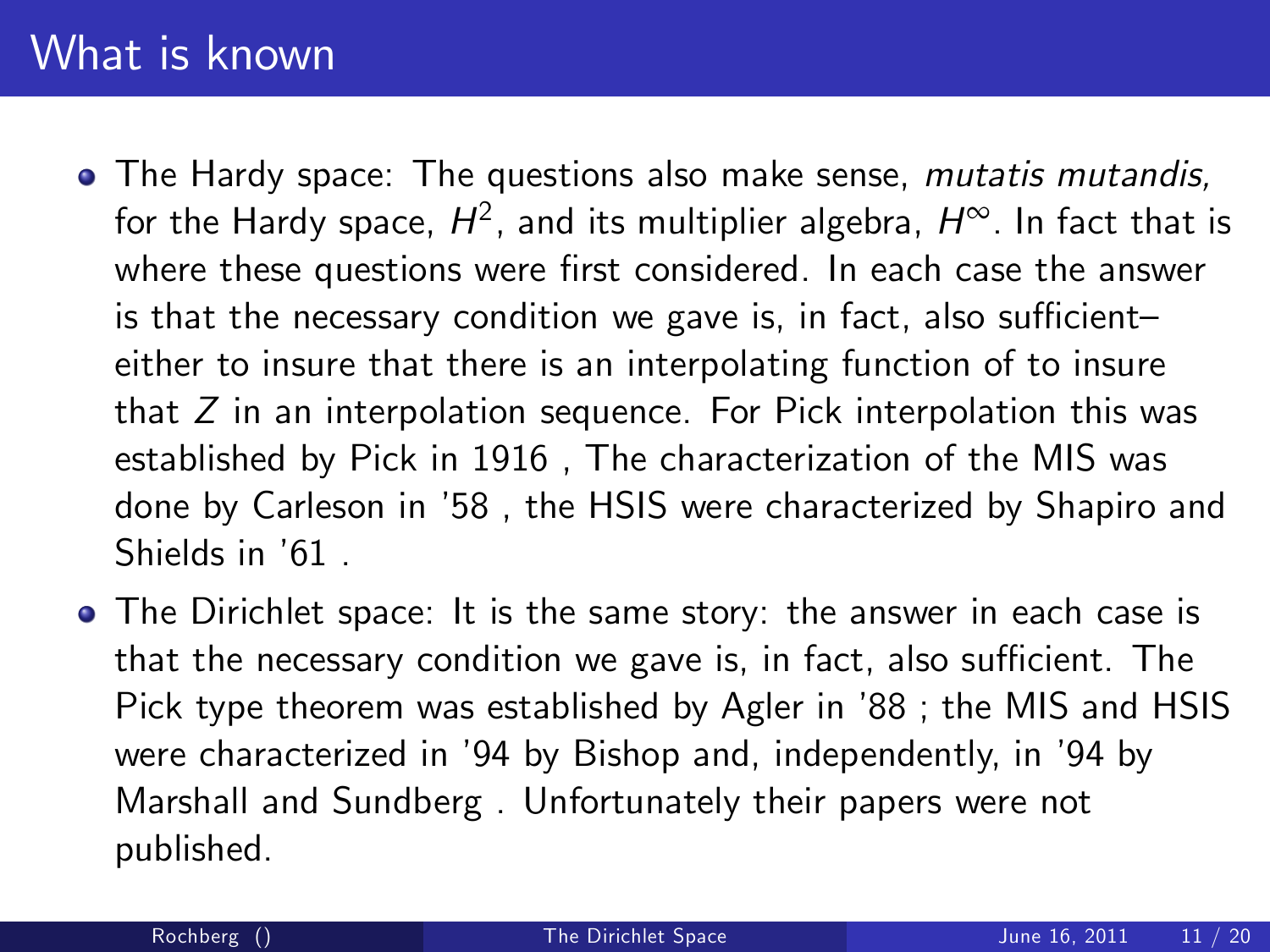• What are the proofs?

:

- Why are the results so similar?
- On the first question: the proofs are substantial and I don't want to give a rushed overview of them.
- The answer to the second question leads into a large, and relatively new, research area and I will discuss after a brief digression.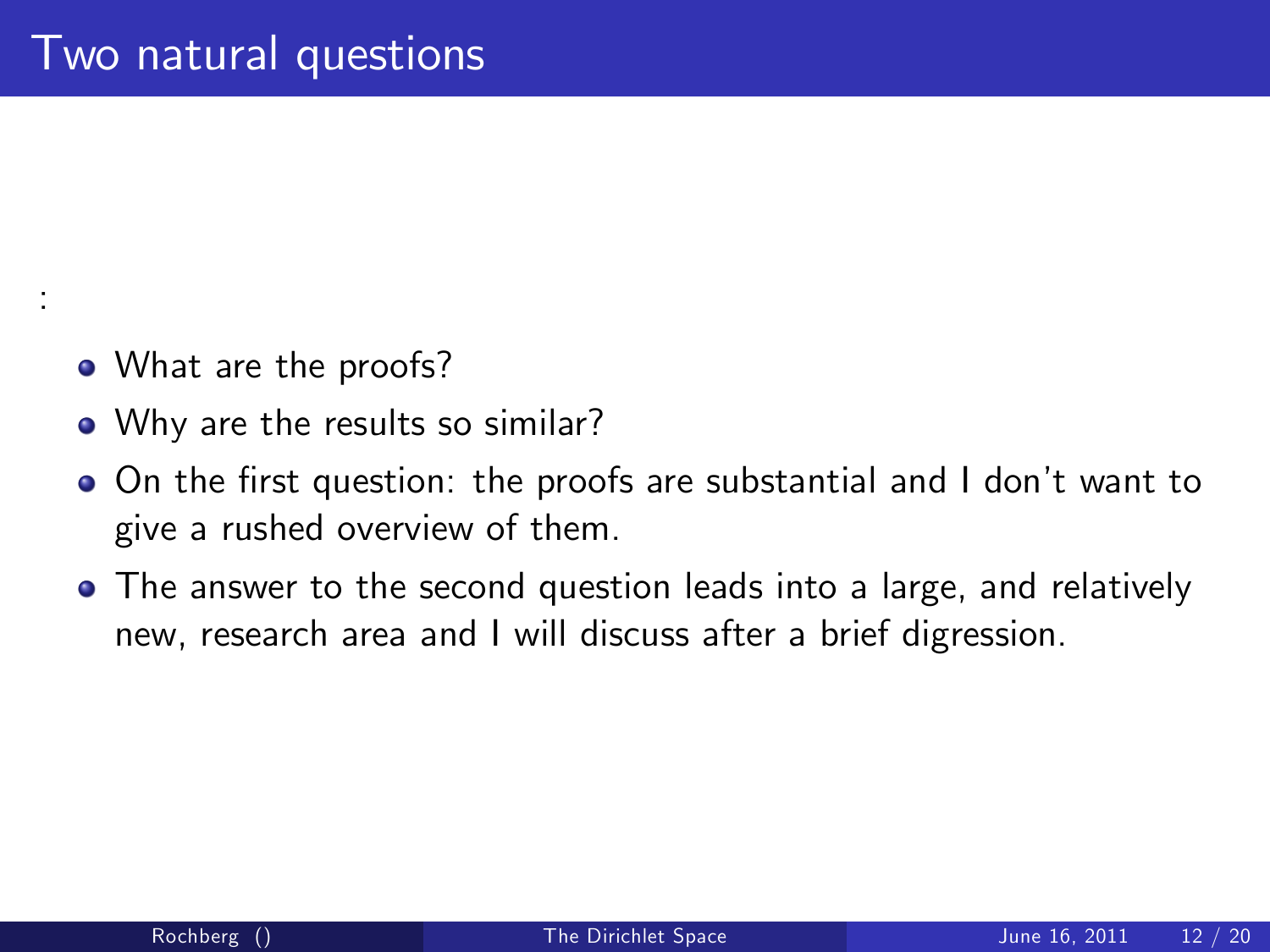### Digression: Onto Interpolation

- $\bullet$  I am emphasizing the similarities between the Hilbert space results and the Dirichlet space results. I will just mention here a fundamental difference between the two which will be discussed later. In fact, the HSIS question we formulated asks when a certain normalized restriction map takes the function space into and onto an  $\ell^2.$  The question and answer are very similar for  ${\cal D}$  and  $H^2$ . However, for  $H^2$ the assumption that the restriction map be "into", that is, bounded, can be dropped. In that case if the map is onto  $\ell^2$  it can be shown to be bounded. (And because that is true the boundedness is sometimes omitted when formulating the question.)
- $\bullet$  This is not true for  ${\cal D}$  and hence there is a question for  ${\cal D}$  which has no real analog for  $H^2$  : How do you characterize the sequences for which the restriction map is onto  $\ell^2$  even if it is perhaps not boundedly so. This is an interesting and difficult question and we will hear more about it later.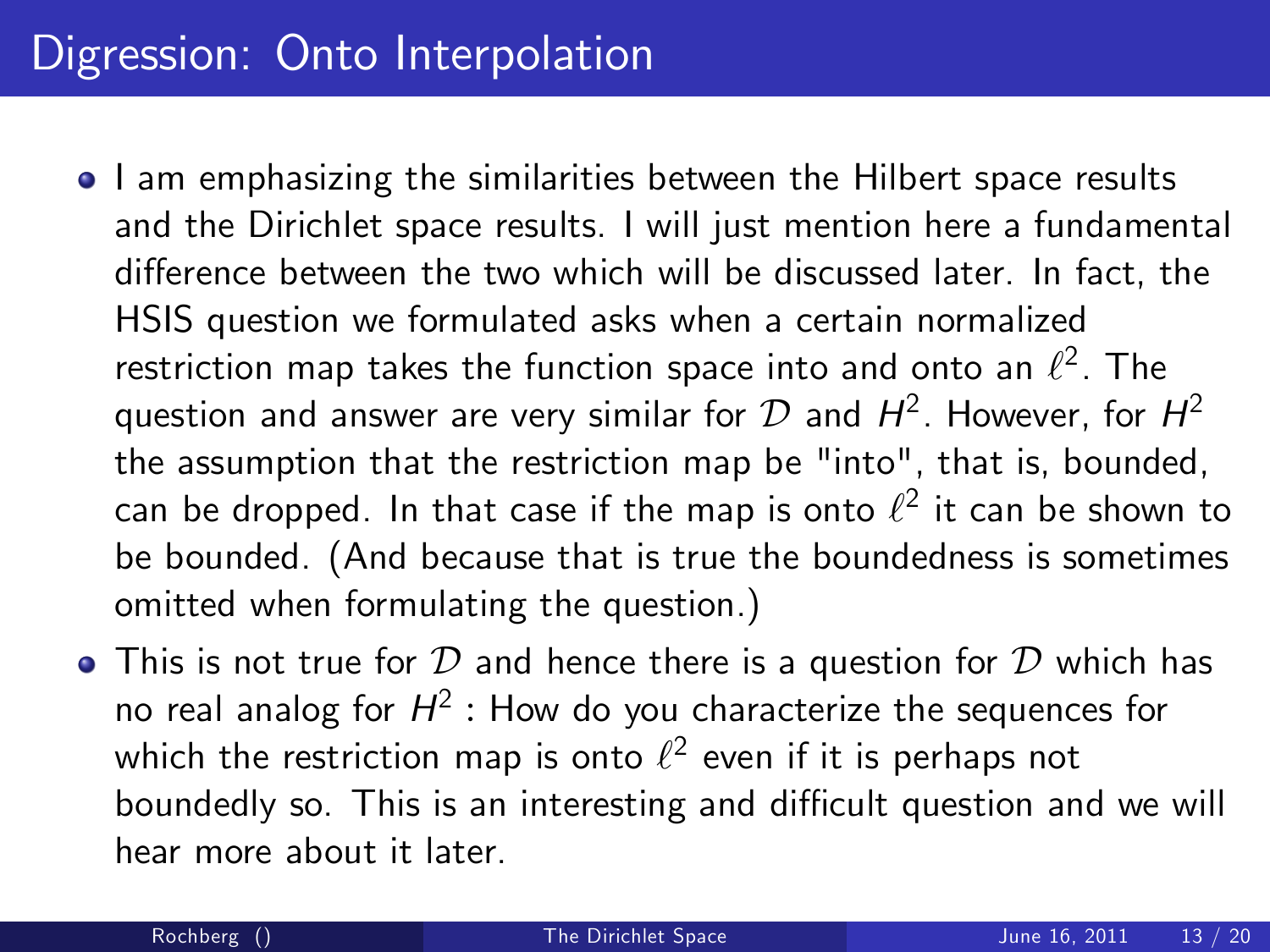Suppose H is a RKHS of holomorphic functions on **D**. Suppose further that the reproducing kernel has the form  $k_z(w) = \sum_{0}^{\infty} a_n(\bar{z}w)^n$  with  $a_0 > 0$ . Define  $\{c_n\}$  by the formula

$$
\left(\sum_{0}^{\infty} a_{n} t^{n}\right)\left(\sum_{0}^{\infty} c_{n} t^{n}\right) = 1 \text{ for } t \text{ near } 0.
$$

We say such an H has the complete Pick property if  $c_n \leq 0 \ \ \forall n \geq 1$ .

The Hardy space clearly has this property, the Bergman space clearly does not. The Dirichlet space has the property but showing that requires some clever work with power series.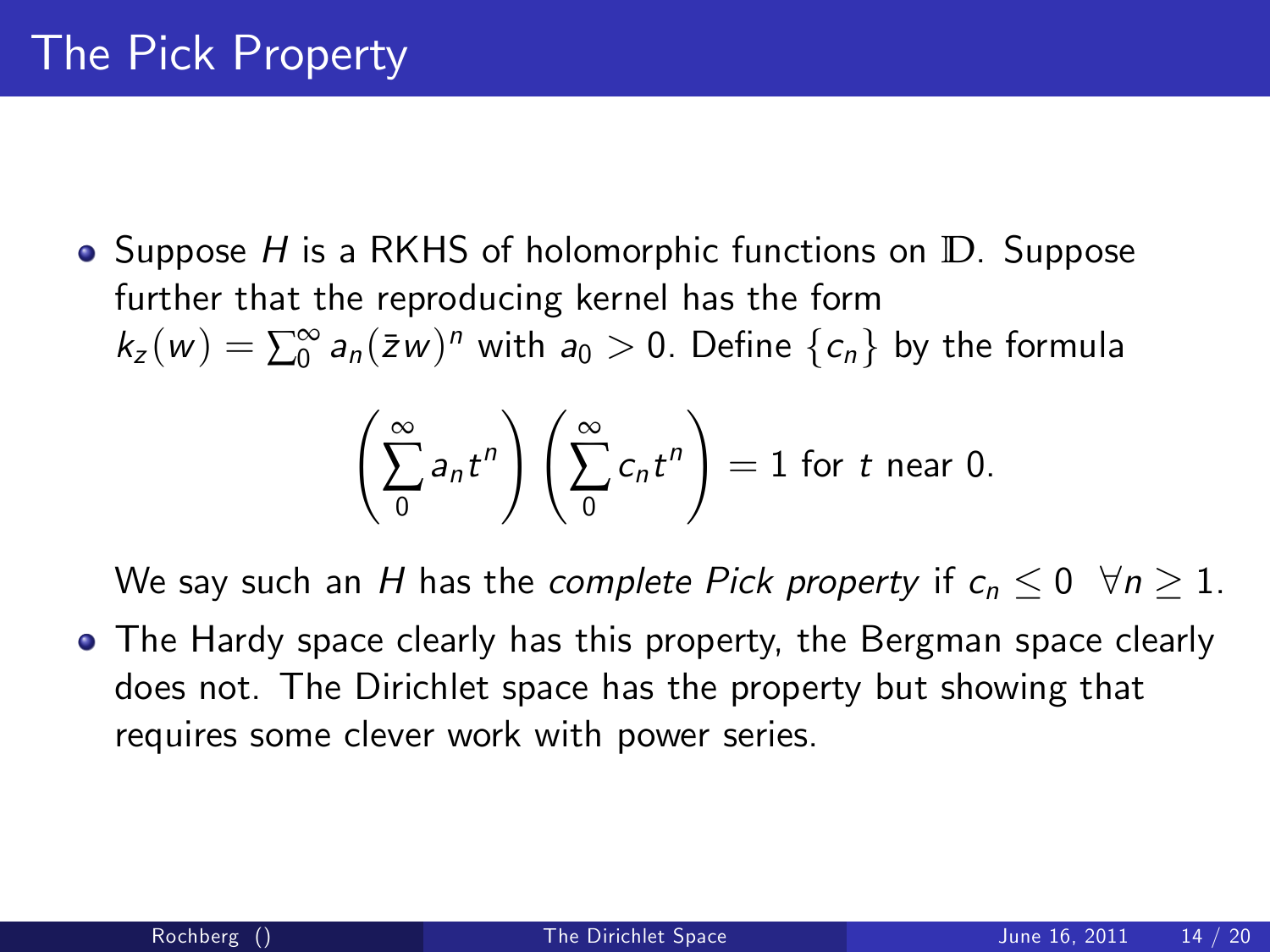### Consequences of the Pick Property:

- $\bullet$  For any H as above one can again formulate the Pick interpolation question. The necessary condition we obtained earlier still applies. If H has the complete Pick property then this necessary condition is sufficient.
- <sup>2</sup> There are matricial versions of the Pick interpolation question and an analogous matricial necessary condition for having a solution. Again, if  $H$  has the complete Pick property then this necessary condition is sufficient
- **3** If H has the complete Pick property its HSIS and its MIS are the same. (It is conjectured that, in this case, the conditions [\(CM\)](#page-6-0) and  $(SEP)$  are, together, necessary and sufficient.)
- **4** If H has the complete Pick property then a great deal of structural information about multipliers and invariant subspaces follows. We will see a simple example in a moment.
	- The workhorse idea is statement 2. The definition we gave is a devolved version that is simple, restricted, and hides a lot.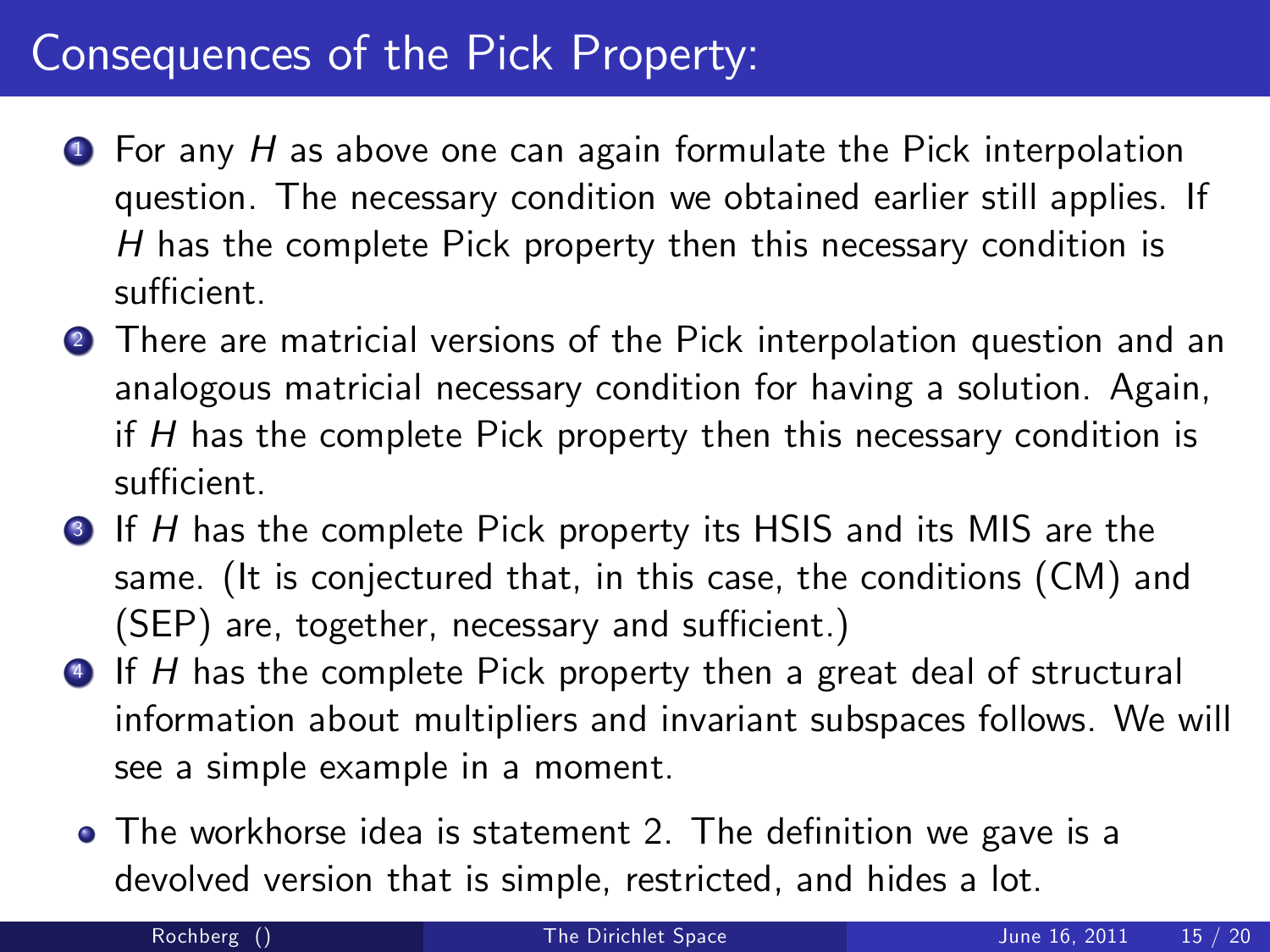In the second talk we considered an extremal problem for multipliers of the Dirichlet space and we obtained a conditional result: if we could find  $m \in \mathcal{M}$  with certain properties then the extremal problem had a unique solution and we had a formula for it. We now complete the analysis by using Pick's theorem to show there is such an  $m$ .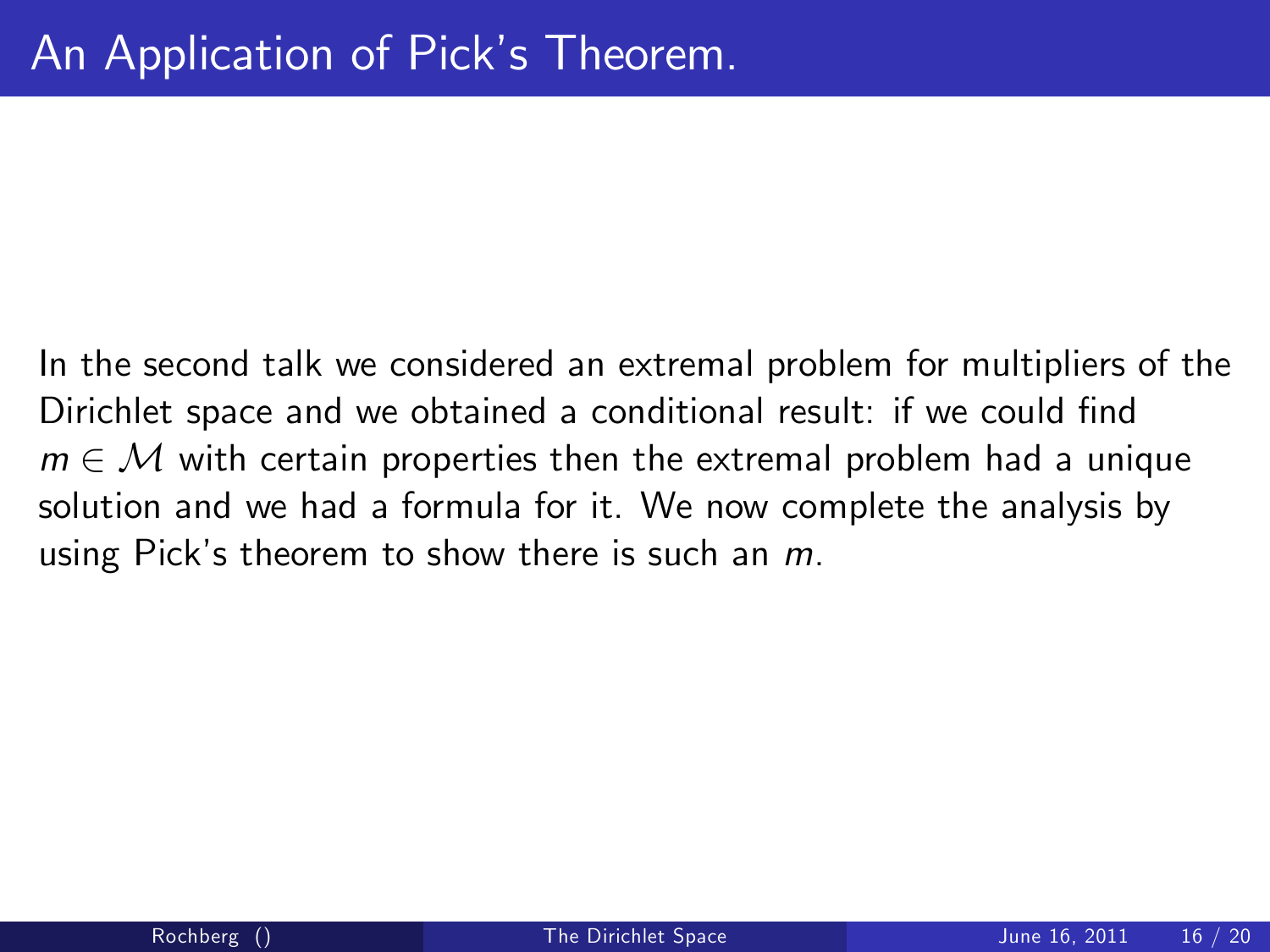- **Proposition:** There is an  $m \in \mathcal{M}$ , with  $||m||_{\mathcal{M}} \leq 1$ ,  $m(w) = 0$ , and  $\text{Re } m(z) = \delta(z, w)$ .
- **Proof:** Pick's theorem for the Dirichlet space tells us that the necessary and sufficient condition for the existence of an  $m$  which satisfies the first conditions and has  $\text{Re } m(z) = M$  is that the 2  $\times$  2 matrix  $\mathcal{T} = \left[(1 - w_j\bar{w}_i)\,k_j\left(z_i\right)\right]_{i,j=1}^2$  built using the data

$$
z_1 = z, \ z_2 = w, \ w_1 = 0, \ w_2 = M
$$

must be positive definite. We have

$$
T=\left(\begin{array}{cc}k_{1}\left(z\right)&k_{2}\left(z\right)&\\k_{1}\left(w\right)&\left(1-M^{2}\right)k_{2}\left(w\right)\end{array}\right).
$$

The upper left entry is positive so  $T$  will be positive definite if the determinant is positive

$$
\det T = k_1(z) (1 - M^2) k_2(w) - |k_2(z)|^2
$$

and this is positive exactly if  $M \le \delta(z, w)$ .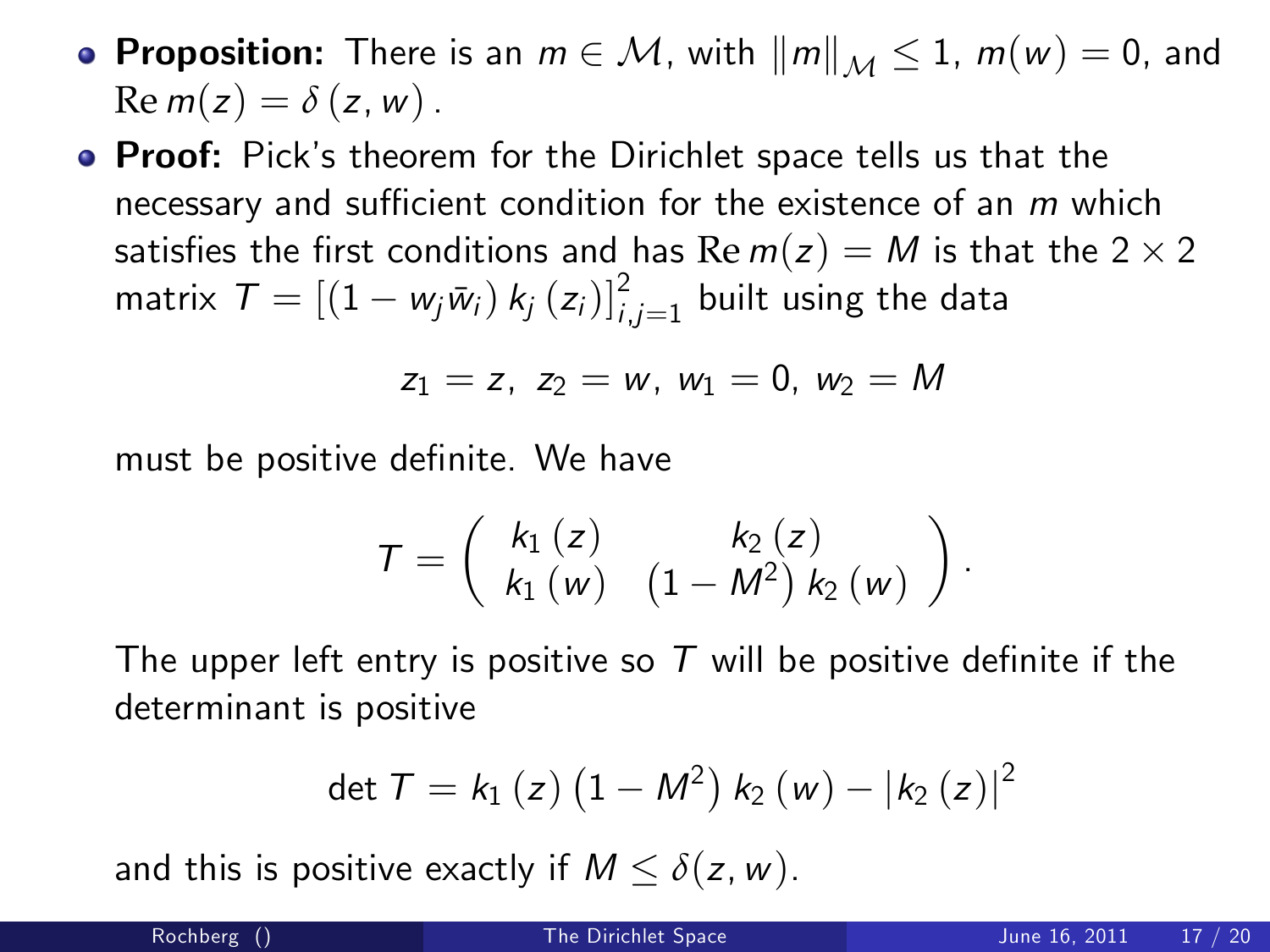# Pick's Theorem, Multipliers, and Invariant Subspaces

The simplest nonconstant multiplier on  $H^2$  is  $\boldsymbol{z}$ . Multiplication by  $\boldsymbol{z}$  acting on  $\mathcal{H}^2$  shifts each normalized monomial one place and the operator is called the Shift. Our understanding of the operator theory associated with the shift is extremely rich. The modern theory begins with Beurling's description of the invariant subspaces using the inner-outer factorization Multiplication by z acting on  $\mathcal{D}$ ,  $M_z$ , is called the Dirichlet Shift. Some of the most basic questions about its operator theory are open: What are the invariant subspaces of  $M_z$ ? What are the invariant subspaces of  $M_z^*$ ? How do you characterize the  $f \in \mathcal{D}$  that are not contained in any nontrivial  $M_z$ invariant subspace (that is, the cyclic vectors).

Some of the theory now used to study the Dirichlet Shift uses the interrelationship between Hilbert space extremal problems, multiplier extremal problems, and Pick's theorem. The proposition we just proved is a model example of that. That proposition establishes a link between the invariant subspace of functions that vanish at  $w$ , a Hilbert space extremal problem associated with  $w$  (and an auxiliary base point  $z$ ) and the solution to a multiplier extremal problem.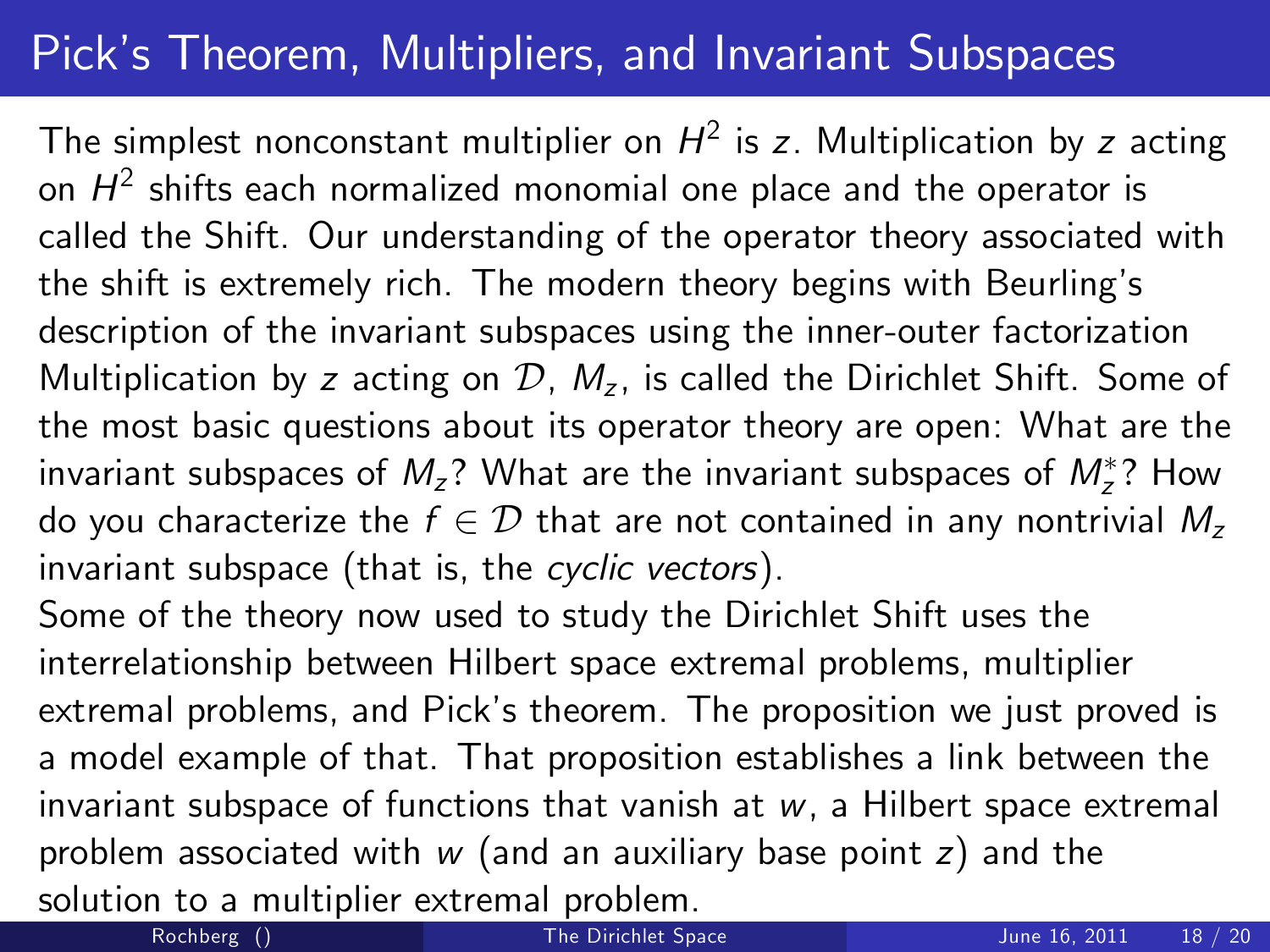Some of the theory now in place for invariant subspaces of the Dirichlet Shift uses the interrelationship between Hilbert space extremal problems, multiplier extremal problems, and Pick's theorem. I want to take a moment to state some results of that sort. I will state them in minimal generality. (In that context some of them are almost trivial.) However these are all results that mirror results for the Hardy Shift, they are all results that extend to more general invariant subspaces of the Dirichlet Shift, and, in fact, because the primary tools are the tools we have been discussing, they have variations for general RKHS with the complete Pick property.

For  $\lambda \in \mathbb{D}$ ,  $\lambda \neq 0$  let  $V_{\lambda}$  be the subspace D consisting of all functions which vanish at  $\lambda$ . Set  $zV_{\lambda} = \{zf : f \in V_{\lambda}\}\)$  then

- <sup>1</sup> V*<sup>λ</sup>* is an invariant subspace
- 2 dim $(V_\lambda \ominus zV_\lambda) = 1$
- **3** If  $h_{\lambda}$  is the unit vector in  $V_{\lambda} \ominus zV_{\lambda}$  which is positive at the origin then

$$
h_{\lambda}=k_{\lambda,0}=m_{\lambda,0}.
$$

In particular h*<sup>λ</sup>* is a contractive multiplier.

 $\bullet$   $V_{\lambda}$  is generated by  $h_{\lambda}$ ; that is,  $V_{\lambda}$  is is the smallest closed invariant

Rochberg ()